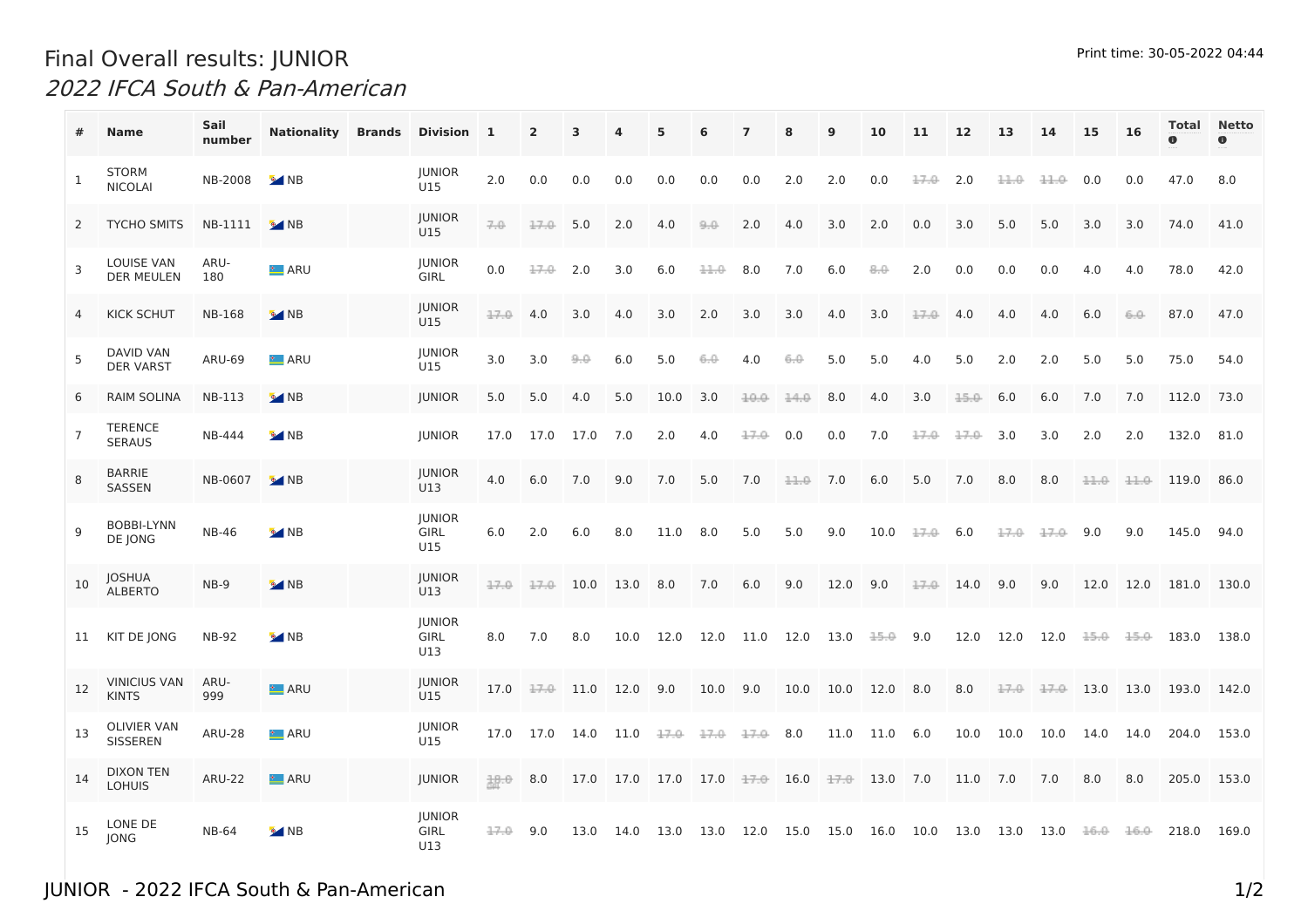| # Name                                    | Sail<br>number | Nationality Brands Division 1 2 3 4 5 6 7 8 9 10 11 12 13 14 15 16 Total Netto |                                                                                                                         |  |  |  |  |  |  |  |  |  |
|-------------------------------------------|----------------|--------------------------------------------------------------------------------|-------------------------------------------------------------------------------------------------------------------------|--|--|--|--|--|--|--|--|--|
| 16 ELLIAS<br>VANDERMAEL ARU-12 ELARU      |                |                                                                                | JUNIOR 17.0 17.0 12.0 17.0 17.0 17.0 17.0 13.0 14.0 14.0 <del>17.0</del> 9.0 <del>17.0 17.0</del> 10.0 10.0 235.0 184.0 |  |  |  |  |  |  |  |  |  |
| 17 CAYLEN-JOHN NB-80 MB<br>ALLEE NB-80 MB |                |                                                                                |                                                                                                                         |  |  |  |  |  |  |  |  |  |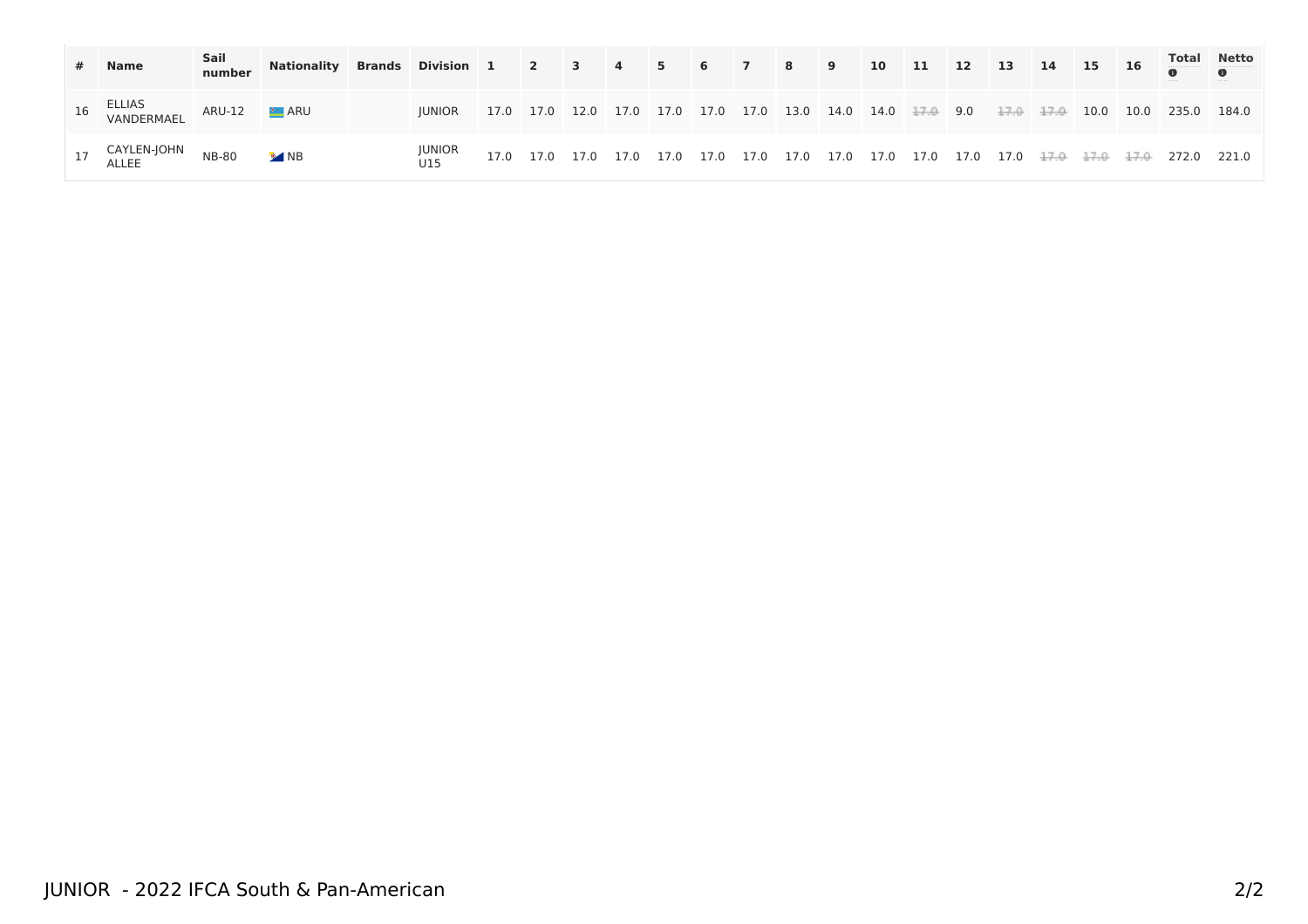## Print time: 30-05-2022 04:43 Final Overall results: OPEN 2022 IFCA South & Pan-American

|                | <b>Name</b>                                     | <b>Sail</b><br>number | <b>Nationality</b> | <b>Brands</b> | Division 1                    |      | $\overline{2}$ | 3   | 4   | 5   | 6    | $\mathbf{z}$ | 8   | 9   | 10   | 11  | 12   | 13  | 14  | 15   | <b>16</b> | Total<br>$\bullet$ | <b>Netto</b><br>$\bullet$ |
|----------------|-------------------------------------------------|-----------------------|--------------------|---------------|-------------------------------|------|----------------|-----|-----|-----|------|--------------|-----|-----|------|-----|------|-----|-----|------|-----------|--------------------|---------------------------|
| 1              | <b>SARAH</b><br>QUITA<br><b>OFFRINGA</b>        | ARU-91                | <b>LARU</b>        |               | <b>WOMEN</b>                  | 0.0  | 0.0            | 0.0 | 0.0 | 9,0 | 0.0  | 0.0          | 0.0 | 0.0 | 0.0  | 0.0 | 0.0  | 0.0 | 0.0 | 0,0. | 0,0.      | 9.0                | 0.0                       |
| $\overline{2}$ | <b>WICHARD</b><br>VAN DER<br><b>MEULEN</b>      | ARU-<br>1111          | <b>E</b> ARU       |               | <b>MASTER</b>                 | 4.0  | 2.0            | 2.0 | 3.0 | 9,0 | 4.0. | 2.0          | 2.0 | 3.0 | 2.0  | 2.0 | 4.0. | 3.0 | 3.0 | 2.0  | 2.0       | 49.0               | 32.0                      |
| 3              | <b>ARTHUR</b><br><b>VAN</b><br>AALST            | <b>CUR-40</b>         | <b>E</b> CUR       |               | <b>GRAND</b><br><b>MASTER</b> | 9,0  | 9,0            | 5.0 | 4.0 | 9,0 | 2.0  | 3.0          | 3.0 | 2.0 | 3.0  | 3.0 | 3.0  | 2.0 | 2.0 | 3.0  | 3.0       | 65.0               | 38.0                      |
| 4              | <b>RENE DE</b><br>LEUR                          | ARU-<br>101           | <b>LARU</b>        |               | <b>SENIOR</b>                 | 3.0  | 4.0            | 4.0 | 2.0 | 9,0 | 5.0  | 5.0          | 5.0 | 4.0 | 4.0  | 4.0 | 2.0  | 4.0 | 4.0 | 4.0  | 4.0       | 67.0               | 48.0                      |
| 5              | <b>MARCEL</b><br><b>NOBELS</b>                  | <b>ARU-27</b>         | <u>t</u> ⊿ARU      |               | <b>MASTER</b>                 | 2.0  | 3.0            | 3.0 | 5.0 | 9.0 | 3.0  | 4.0          | 4.0 | 5.0 | 9.0. | 5.0 | 5.0  | 9,0 | 9,0 | 6.0  | 6.0       | 87.0               | 60.0                      |
| 6              | <b>REINIER</b><br><b>VAN</b><br><b>SISSEREN</b> | ARU-<br>220           | <b>LARU</b>        |               | <b>GRAND</b><br><b>MASTER</b> | 5.0  | 9.0            | 9.0 | 9.0 | 9.0 | 6.0  | 6.0          | 6.0 | 9.0 | 9.0  | 6.0 | 6.0  | 9.0 | 9.0 | 9.0  | 9.0       | 125.0              | 98.0                      |
| $\overline{7}$ | JURIJ<br><b>MUCKEREE</b>                        | GER-XI                | $\blacksquare$ GER |               | <b>MASTER</b>                 | 10.0 | 9.0            | 9.0 | 9.0 | 9.0 | 9.0  | 9.0          | 9.0 | 9.0 | 9.0  | 9.0 | 9.0  | 9,0 | 9.0 | 5.0  | 5.0       | 137.0              | 109.0                     |
| 8              | <b>TIM</b><br><b>MOETZ</b>                      | GER-X                 | $\blacksquare$ GER |               | <b>SENIOR</b>                 | 9.0  | 9.0            | 9.0 | 9.0 | 9.0 | 9.0  | 9.0          | 9.0 | 9.0 | 9.0  | 9.0 | 9.0  | 9.0 | 9.0 | 9.0  | 9.0       | 144.0              | 117.0                     |
| 8              | MARTIJN<br><b>MONS</b>                          | ARU-7                 | <b>E</b> ARU       |               | <b>MASTER</b>                 | 9.0  | 9.0            | 9.0 | 9.0 | 9.0 | 9.0  | 9.0          | 9.0 | 9.0 | 9.0  | 9.0 | 9.0  | 9.0 | 9,0 | 9,0  | 9,0       | 144.0              | 117.0                     |